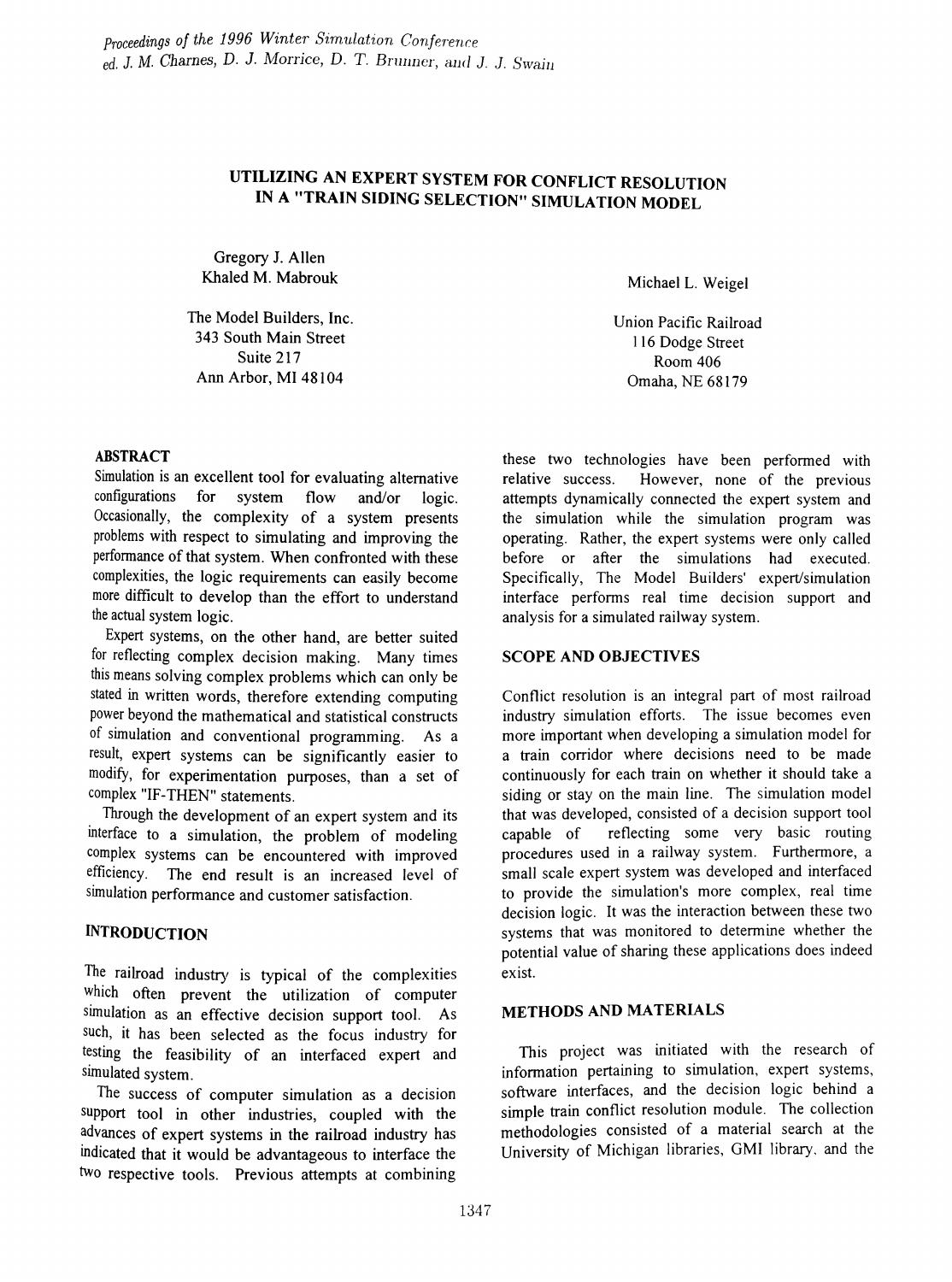Ann Arbor Public Library, as well as conversations with people working in the railroad and expert system industries. Based upon the information gathered through these searches, as well as other economic considerations, CLIPSTM was selected as the type of expert system software to reflect the decision logic needed for the railroad industry. The ProModel™ software package was selected as the tool for simulating the rail system. Visual Basic™ was chosen to provide the interface between CLIPS™ and ProModel™. Upon completing these preliminary stages, the simulated railroad model was constructed first, followed by the conflict resolution logic, and finally the Visual Basic interface for connecting ProModel™ with CLIPSTM was developed.

#### DESIGN OF THE TRAIN SIDING SYSTEM

A mainline rail and siding system is used to process train meets that occur when two trains traveling on the same main line are moving towards one another. The simulated system is structured so that one train can divert from the main track to a siding and let the other train pass on the main line. A train exits the main by moving into an available siding.

A satisfactory simulation model was built based on the design structures indicated through literature searches and interviews with railroad industry experts. These inquiries helped determine the appropriate level of detail to adequately test the simulation and expert system interface. Ultimately, a physical design was suggested and implemented consisting of the following elements:

Main Line: The main line is the portion of the track upon which trains primarily travel. The trains only leave the main line in the event of a traffic conflict, e.g. another train. The main line selected for the model was 26 miles in length.

Sidings: The length of the main rail allowed enough room to include four sidings. Each siding spanned a distance of 1.5 miles. These sidings were located at equal intervals but on alternating positions along the main line. Siding number one was placed 2.5 miles from the western endpoint on the main rail. The west end of each of the remaining three sidings were placed at 5 mile intervals from the east end of the previous siding, with the east end of the fourth siding located 2.5 miles from the east-most endpoint along the main rail. These intervals between sidings were intentionally given enough capacity for the entire length of a train entity. The multiple sidings modeled created the complexity needed to adequately test the capabilities of the decision logic being utilized.

Switches: At each of the eight points connecting the sidings to the main rail were the switching devices.

These switches were where trains could merge with and exit from the main rail and track sidings.

Blocks: Tracking a train's simulated movement through the main rail and sidings, was accomplished by assigning one of 16 possible block numbers that identified a train's current location. The blocks were used to help communicate the status and location of a train at any given time during the model's execution. Essentially the blocks served as points of reference, that were checked by the expert system and implemented by the simulation. All of the information pertaining to trains traveling within a particular block was stored in an array call Block\_Array. It was the Block\_Array which contained the information communicated between the simulation and expert system.

Intermediate Signals: Intermediate Signals were added to the model at the middle of each 5 mile main rail sections between each siding, creating two block occupancies. Although these signals had no functional capabilities they were necessary to provide a more precise tracking of a train's location within the model.

Measurable Units: Time units were simulated in terms of minutes and distance units were measured in terms of feet.

Entities: In this particular model, the entities being processed were the trains. There were two types of trains for this model: loaded and empty. Every train arriving into the rail system was either assigned an attribute called "empty", or assigned an attribute called "loaded". These attributes were the identifiers used to evaluate the train conflict resolution logic and return a decision based on the current and conflicting trains attributes. The loaded trains were assigned the highest priority and always traveled in a easterly direction. The empty trains were given lower priority and always traveled in a westerly direction. Both the empty trains and loaded trains were given a length of 6,500 feet.

Train Performance: For the purposes of simplification, the model did not account for numerous train performance measures. Other models exist which can duplicate train performance, including velocity and acceleration for a given set of operating conditions such as horse power per trailing ton, track grade, track curvature, track conditions, and locomotive characteristics. However, this level of detail was not necessary to complete the proof of concept for an interfaced expert and simulated system. As a result, the velocities for both empty and loaded trains were maintained at constant speeds of 45 miles per hour on the main line and 10 miles per hour through switches and sidings (until the last car cleared the block).

Arrivals: Any time a new entity was introduced into the system, it was called an arrival. The number of train entities for each arrival was one. The total number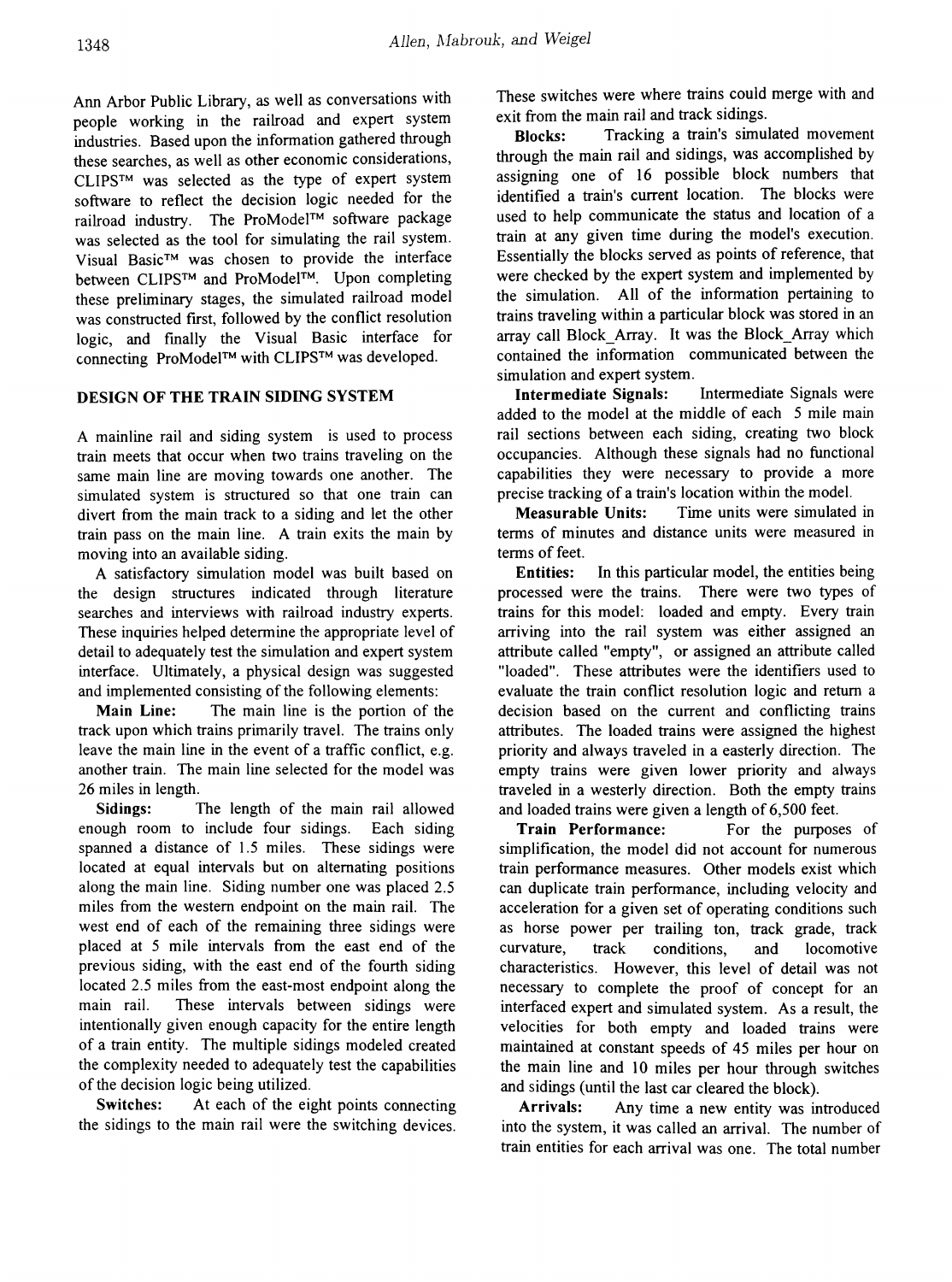of arrivals was 50 per day (25 for loaded trains and 25 for empty trains). The frequency of the arrivals was exponentially distributed over a 24 hour period, e.g.,  $E^{(24/25)}$ . The loaded trains arrived at the western point on the main line and the empty trains arrived at the eastern most point on the main line. The first arrival occurred at time zero of the model execution.

Figure 1 contains a graphical representation of the entire track and siding system. Each of the numbers (1 through 16) represent a block. The track blocks through  $16$ ) represent a block.

numbered 3,7, 11, and 15 were the sidings used in train meets and passes. Figure 2 contains the dimension details for a specific section of that simulated rail system. Finally, in Figure 3 the labels for the primary elements of the track and sidings are shown.



Figure 1: Graphical Representation of the Track and Siding System



Figure 2: Dimensions of the Track and Siding System



Figure 3: Naming Conventions of the Primary Elements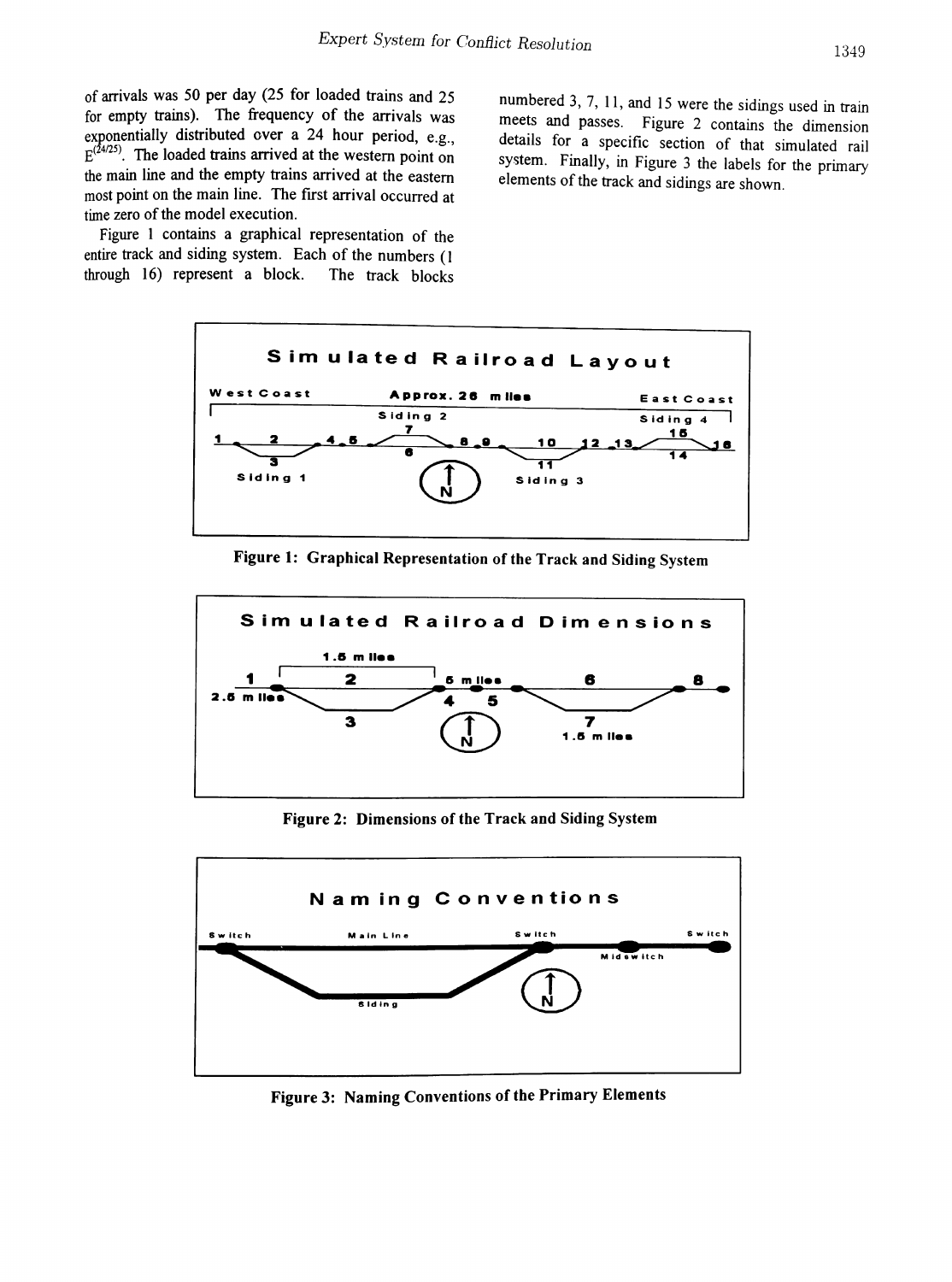The rule sets were developed based on three, isolated facts. Those facts were train type, train location, and train status. Train type indicated whether the train was loaded or empty. Train location indicated the block in which the train was traveling. Train status indicated whether or not the train needed a decision returned from the expert system.

The rule sets were divided into three modules. Each module was referenced at various points throughout the simulation and represented a different problem/solution set. Referencing a particular solution set was based on the facts triggered by the "current" facts for a train's type, location, and status. As a result, the simulation would only refer to a rule set if a train's attributes indicated a rule set was appropriate under the current circumstances. Thus, limiting the event of unnecessarily processing decision attributes.

Module One: Module one pertained to any trains on the main that were approaching a switch exiting a siding and mainrail connection. Its purpose was to keep trains, which were traveling in the same direction, from sharing the same block at any given time during the simulation.

Module Two: Module two pertains to each of the five mile long rail sections located on the main rail between one siding's entrance and the next siding's exit. Each of these sections were divided into two blocks using an intermediate signal. The division was made to create smaller track sections, making the pinpointing of a train's location more precise. Because these sections of rail lacked any siding outlets, trains were instructed to travel the length of the two rail sections without stopping.

Module Three: Module three contained the most complex decision logic to be evaluated. Its purpose was to issue instructions to trains traveling east and west on the main line that were approaching a switch at the entrance of a siding. In these instances the logic would look ahead two sidings to check the approaching blocks for their contents. Anything outside of the two siding cushion was not close enough to cause an eventual conflict, since there was still enough unoccupied main rail remaining given the level of traffic volume modeled. Loaded trains received a higher priority than empty trains, and in the case of a meet, the siding that minimized the delay to the higher priority train was chosen.

#### HOW THE APPLICATION WORKS

The simulation model defmed some of the decision and execution logic for the train entities whenever they would enter a block's location. Essentially, the logic can be separated into operation logic and routing logic. Operation logic specified anything that needed to happen to an entity while in a location. Routing logic defined the outputs for each of the processes defmed. Both the operation logic and routing logic were differentiated by location. Those locations were arrival/exit locations, switching locations, siding locations, and intermediate signal locations.

Within the arrival/exit locations, trains would enter and exit the model. The operation logic at these locations specified the appropriate routing logic based<br>on the current train's attributes. If these attributes on the current train's attributes. indicated that the train needed to exit the system, the appropriate Block\_Array positions were updated and the train departed from the system immediately. However, if the train was a new arrival, it required that some decision logic to be carried out in the routing logic. The routing logic for new arrivals would wait until the Block\_Array indicated that the arrival block was available before moving the new arrival forward into the system. Once the arrival block became available, the arriving train could move forward and update the Block\_Array with information specific to its nature.

The switching locations were where the most complex processing logic was carried out. As a result, these locations used the expert system for the more sophisticated decision rules. Depending on the direction of the train traveling through a switch, the operation logic could assume two forms. One was for trains traveling through a switch to a main rail and siding entrance, and the other was for trains traveling through a switch exiting a main rail and siding.

Because the trains traveling through a switching exit were only looking one block ahead, they did not require the assistance of the expert system. These trains merely had to wait until the Block\_Array indicated that the next block was available for routing. Once there was a vacancy, the simulation deleted the train's information from the current Block\_Array position and updated the new position in the Block\_Array with information.

Any trains traveling through a switching entrance had to look ahead several blocks before determining if they could stay on the main rail or if they had to take a siding and allow a on coming train to pass. Because they needed to process several blocks at a single time, their logic would have been difficult to develop with the simulation's typical operation constructs. Rather, the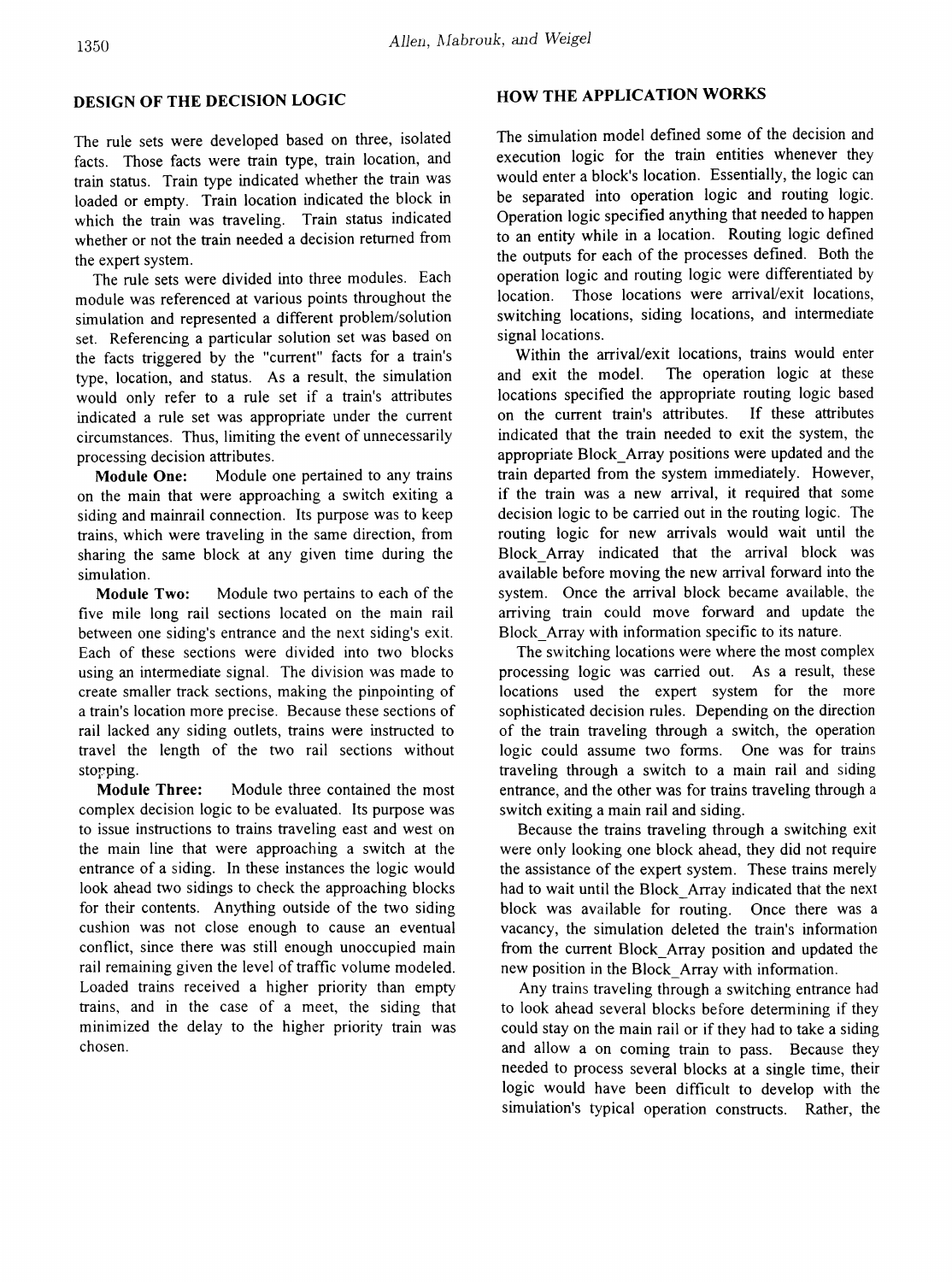simulation's current status, maintained in the Block Array, was written to a general text file every time a train arrived at a switching entrance. This text file would later become the information evaluated by the expert system. This process of passing information between systems required using ProModel's™ most powerful feature, the X-Sub command, to call a DLL file allow for communication with the expert system. A DLL is a library of functions that Windows™ reads and executes as a .EXE program requires them.

Once CLIPS<sup>™</sup> had finished reporting its routing decisions to a general text file, ProModel™ reset the previous input file, and read-in the new information for execution. Actually, these routing decisions were integer values which were assigned to variable ROUTE statements within ProModel'sTM operation logic. If the integer instructed the train to take ROUTE 1, allowing the train to stay on the main rail, ProModel™ waited until the designated route was available before moving forward. For example, if a loaded train was traveling east in Block 2 then it would have to wait until Block 4 AND Block 5 were both empty OR Block 4 was empty and Block 5 contained an east bound train. If the integer instructed the train to take ROUTE 3, telling the train to take a siding, ProModel™ merely updated the Block\_Array and moved the train forward.

The procedures and logic mentioned above were used repeatedly at the switching locations throughout the model.

Those trains traveling within a siding location were merely instructed by the operation logic to route to a switch based on the trains' attributes. The resultant routing rule waited until the two blocks prior to the next switch were both empty before moving forward.

The fmal piece of processing logic dealt with the trains traveling through an intermediate signal. Remember, the intermediate signal's only purpose was to divide a large section of main rail into smaller, more manageable, distances. The signal's decision logic was relatively straight forward and was also performed by the ProModel™ simulation. There was no waiting time incurred by trains passing through an intermediate signal. The simulation simply updated the Block\_Array to show the train leaving one block and entering another.

## DOES THE APPLICATION MAKE SENSE?

The design and development of a real-time simulation and expert system interface have proven to be both a feasible and practical approach to modeling complex systems. A virtually seamless interface was developed between the two technologies. Embellishing the programming constructs of a simulation package with the functionality and flexibility of an exert system tool will significantly improve the ability to develop decision logic that reflects the random behavior and dynamic interactions of complex systems.

The remainder of the conclusions formulated from this project are based on a specific set of system<br>performance measures. These measures were These measures were established prior the design and development phases of this thesis and were used to determine the future of the resultant application. Specifically, the performance criteria applied were:

- I. Whether or not the interface could operate with real time capabilities, and
- 2. The relative effort required to use an interfaced application.

The following section contains each conclusion based on the aforementioned evaluation criteria.

Real Time Capabilities: Real time capabilities refer to the ability of the simulation application to communicate seamlessly, and not distort the simulator's clock, with the expert system during the execution of the model. Additionally, the communication link must occur with relatively little delay in clock time. With this particular simulation interface, a direct line of communication was initiated by the simulation and received by the expert system at any time during the model's execution. However, the interface was not seamless. In other words, there was about a second of delay in the simulator's clock experienced by the entity making a call to the expert system. This delay consisted of the simulated entity calling the expert system, the expert system evaluating the current situation, the entity waiting for a response, the entity receiving back a decision rule from the expert system, and the entity executing the resultant routing rule. Although the interfaced application didn't operate in a purely real time fashion, its delay was insignificant. Especially given the fact that the model was based on a train track and siding system, where a second of delay to the simulator's clock had little affect on the accuracy of such a large system. One conclusion could be that the interface "virtually" performed in real time. This virtual real time capability allowed the expert system to enhance the ability of the simulation to process complicated decision logic with very little affect on the model's performance. Refer to Appendices One and Two for graphical representation of the current and future real time capabilities.

**Effort:** The majority of the effort expended during this project related to the development of the interface between the simulation and expert system. This effort was the result of having to establish an interfaced line of communication using three different software products: ProModel™, CLIPS™, and Visual Basic™. The major challenge was finding a communication medium that all three packages could use jointly. However, the eventual